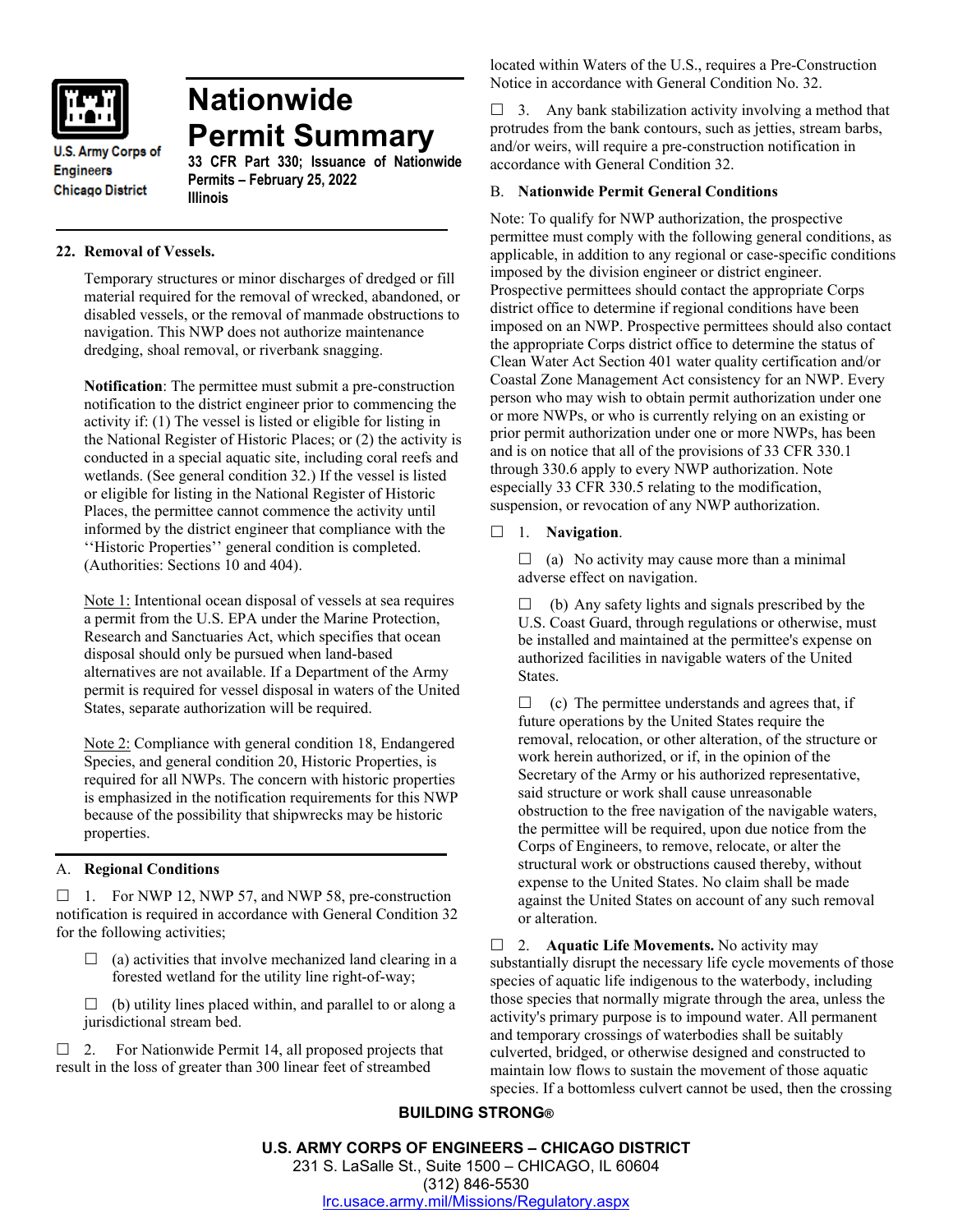should be designed and constructed to minimize adverse effects to aquatic life movements.

 3. **Spawning Areas**. Activities in spawning areas during spawning seasons must be avoided to the maximum extent practicable. Activities that result in the physical destruction (e.g., through excavation, fill, or downstream smothering by substantial turbidity) of an important spawning area are not authorized.

 4. **Migratory Bird Breeding Areas.** Activities in waters of the United States that serve as breeding areas for migratory birds must be avoided to the maximum extent practicable.

 5. **Shellfish Beds**. No activity may occur in areas of concentrated shellfish populations, unless the activity is directly related to a shellfish harvesting activity authorized by NWPs 4 and 48, or is a shellfish seeding or habitat restoration activity authorized by NWP 27.

 6. **Suitable Material**. No activity may use unsuitable material (e.g., trash, debris, car bodies, asphalt, etc.). Material used for construction or discharged must be free from toxic pollutants in toxic amounts (see section 307 of the Clean Water Act).

 7. **Water Supply Intakes**. No activity may occur in the proximity of a public water supply intake, except where the activity is for the repair or improvement of public water supply intake structures or adjacent bank stabilization.

 8. **Adverse Effects from Impoundments**. If the activity creates an impoundment of water, adverse effects to the aquatic system due to accelerating the passage of water, and/or restricting its flow must be minimized to the maximum extent practicable.

 9. **Management of Water Flows**. To the maximum extent practicable, the pre-construction course, condition, capacity, and location of open waters must be maintained for each activity, including stream channelization, storm water management activities, and temporary and permanent road crossings, except as provided below. The activity must be constructed to withstand expected high flows. The activity must not restrict or impede the passage of normal or high flows, unless the primary purpose of the activity is to impound water or manage high flows. The activity may alter the pre-construction course, condition, capacity, and location of open waters if it benefits the aquatic environment (e.g., stream restoration or relocation activities).

 10. **Fills Within 100-Year Floodplains**. The activity must comply with applicable FEMA-approved state or local floodplain management requirements.

□ 11. **Equipment**. Heavy equipment working in wetlands or mudflats must be placed on mats, or other measures must be taken to minimize soil disturbance.

 12. **Soil Erosion and Sediment Controls**. Appropriate soil erosion and sediment controls must be used and maintained in effective operating condition during construction, and all exposed soil and other fills, as well as any work below the ordinary high water mark or high tide line, must be permanently stabilized at the earliest practicable date. Permittees are encouraged to perform work within waters of the United States during periods of low-flow or no-flow, or during low tides.

 13. **Removal of Temporary Fills**. Temporary structures must be removed, to the maximum extent practicable, after their use has been discontinued. Temporary fills must be removed in their entirety and the affected areas returned to pre-construction elevations. The affected areas must be revegetated, as appropriate.

 14. **Proper Maintenance**. Any authorized structure or fill shall be properly maintained, including maintenance to ensure public safety and compliance with applicable NWP general conditions, as well as any activity-specific conditions added by the district engineer to an NWP authorization.

 15. **Single and Complete Project**. The activity must be a single and complete project. The same NWP cannot be used more than once for the same single and complete project.

## 16. **Wild and Scenic Rivers**.

 $\Box$  (a) No NWP activity may occur in a component of the National Wild and Scenic River System, or in a river officially designated by Congress as a "study river" for possible inclusion in the system while the river is in an official study status, unless the appropriate Federal agency with direct management responsibility for such river, has determined in writing that the proposed activity will not adversely affect the Wild and Scenic River designation or study status.

 $\Box$  (b) If a proposed NWP activity will occur in a component of the National Wild and Scenic River System, or in a river officially designated by Congress as a "study river" for possible inclusion in the system while the river is in an official study status, the permittee must submit a preconstruction notification (see general condition 32). The district engineer will coordinate the PCN with the Federal agency with direct management responsibility for that river. Permittees shall not begin the NWP activity until notified by the district engineer that the Federal agency with direct management responsibility for that river has determined in writing that the proposed NWP activity will not adversely affect the Wild and Scenic River designation or study status.

 $\Box$  (c) Information on Wild and Scenic Rivers may be obtained from the appropriate Federal land management agency responsible for the designated Wild and Scenic River or study river (e.g., National Park Service, U.S. Forest Service, Bureau of Land Management, U.S. Fish and Wildlife Service). Information on these rivers is also available at: http://www.rivers.gov/.

 17. **Tribal Rights**. No activity or its operation may impair reserved tribal rights, including, but not limited to, reserved water rights and treaty fishing and hunting rights.

## 18. **Endangered Species**.

 $\Box$  (a) No activity is authorized under any NWP which is likely to directly or indirectly jeopardize the continued existence of a threatened or endangered species or a species proposed for such designation, as identified under the Federal Endangered Species Act (ESA), or which will directly or indirectly destroy or adversely modify the critical habitat of such species. No activity is authorized under any NWP which "may affect" a listed species or critical habitat, unless ESA section 7 consultation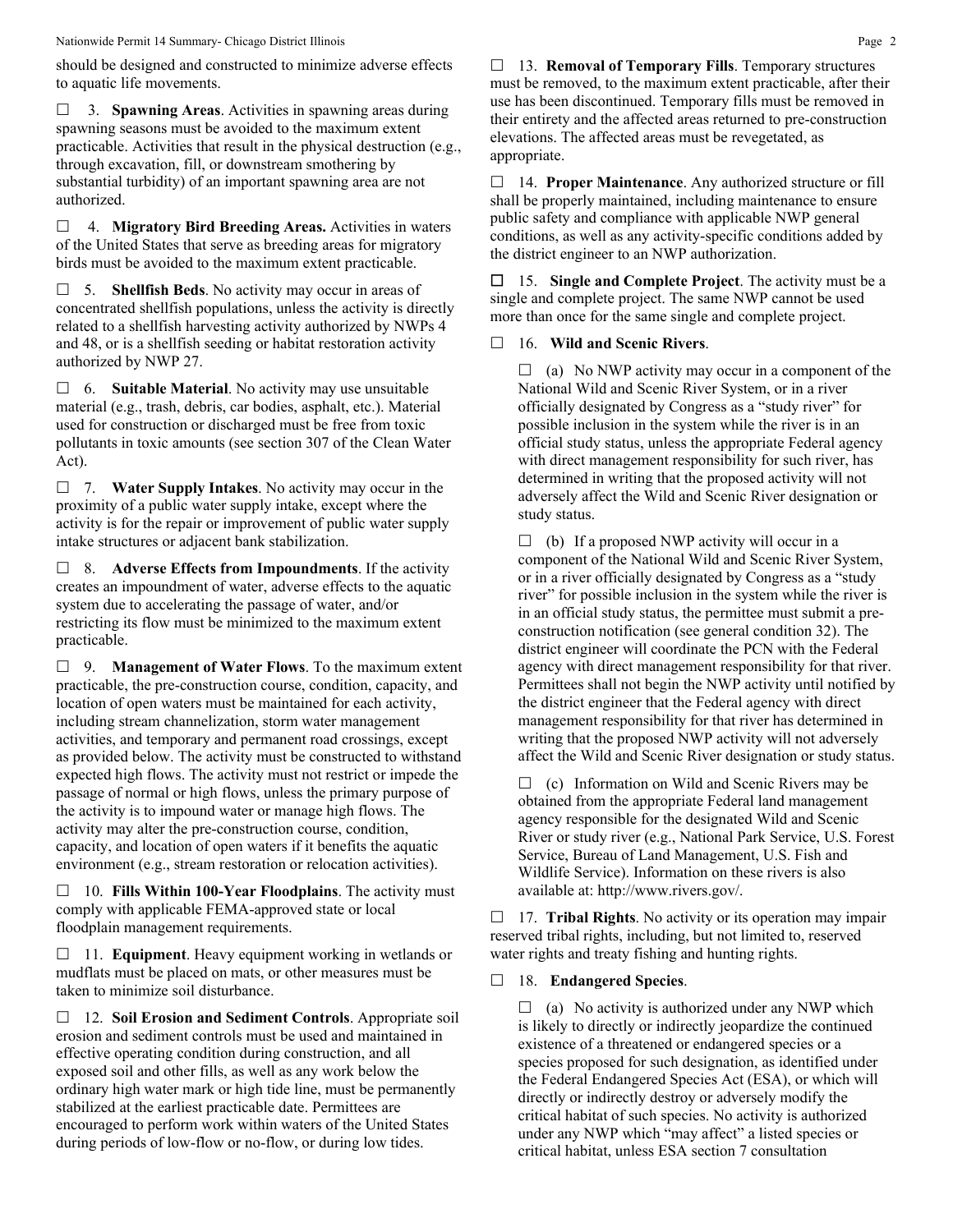addressing the consequences of the proposed activity on listed species or critical habitat has been completed. See 50 CFR 402.02 for the definition of "effects of the action" for the purposes of ESA section 7 consultation, as well as 50 CFR 402.17, which provides further explanation under ESA section 7 regarding "activities that are reasonably certain to occur" and "consequences caused by the proposed action."

 $\Box$  (b) Federal agencies should follow their own procedures for complying with the requirements of the ESA (see 33 CFR 330.4 $(f)(1)$ ). If pre-construction notification is required for the proposed activity, the Federal permittee must provide the district engineer with the appropriate documentation to demonstrate compliance with those requirements. The district engineer will verify that the appropriate documentation has been submitted. If the appropriate documentation has not been submitted, additional ESA section 7 consultation may be necessary for the activity and the respective federal agency would be responsible for fulfilling its obligation under section 7 of the ESA.

 $\Box$  (c) Non-federal permittees must submit a preconstruction notification to the district engineer if any listed species (or species proposed for listing) or designated critical habitat (or critical habitat proposed such designation) might be affected or is in the vicinity of the activity, or if the activity is located in designated critical habitat or critical habitat proposed for such designation, and shall not begin work on the activity until notified by the district engineer that the requirements of the ESA have been satisfied and that the activity is authorized. For activities that might affect Federally-listed endangered or threatened species (or species proposed for listing) or designated critical habitat (or critical habitat proposed for such designation), the pre-construction notification must include the name(s) of the endangered or threatened species (or species proposed for listing) that might be affected by the proposed activity or that utilize the designated critical habitat (or critical habitat proposed for such designation) that might be affected by the proposed activity. The district engineer will determine whether the proposed activity "may affect" or will have "no effect" to listed species and designated critical habitat and will notify the non-Federal applicant of the Corps' determination within 45 days of receipt of a complete preconstruction notification. For activities where the non-Federal applicant has identified listed species (or species proposed for listing) or designated critical habitat (or critical habitat proposed for such designation) that might be affected or is in the vicinity of the activity, and has so notified the Corps, the applicant shall not begin work until the Corps has provided notification that the proposed activity will have "no effect" on listed species (or species proposed for listing or designated critical habitat (or critical habitat proposed for such designation), or until ESA section 7 consultation or conference has been completed. If the non-Federal applicant has not heard back from the Corps within 45 days, the applicant must still wait for notification from the Corps.

 $\Box$  (d) As a result of formal or informal consultation with the FWS or NMFS the district engineer may add species-specific permit conditions to the NWPs.

 $\Box$  (e) Authorization of an activity by an NWP does not authorize the "take" of a threatened or endangered species as defined under the ESA. In the absence of separate authorization (e.g., an ESA Section 10 Permit, a Biological Opinion with "incidental take" provisions, etc.) from the FWS or the NMFS, the Endangered Species Act prohibits any person subject to the jurisdiction of the United States to take a listed species, where "take" means to harass, harm, pursue, hunt, shoot, wound, kill, trap, capture, or collect, or to attempt to engage in any such conduct. The word "harm" in the definition of "take" means an act which actually kills or injures wildlife. Such an act may include significant habitat modification or degradation where it actually kills or injures wildlife by significantly impairing essential behavioral patterns, including breeding, feeding or sheltering.

 $\Box$  (f) If the non-federal permittee has a valid ESA section  $10(a)(1)(B)$  incidental take permit with an approved Habitat Conservation Plan for a project or a group of projects that includes the proposed NWP activity, the non-federal applicant should provide a copy of that ESA section  $10(a)(1)(B)$  permit with the PCN required by paragraph (c) of this general condition. The district engineer will coordinate with the agency that issued the ESA section  $10(a)(1)(B)$  permit to determine whether the proposed NWP activity and the associated incidental take were considered in the internal ESA section 7 consultation conducted for the ESA section  $10(a)(1)(B)$  permit. If that coordination results in concurrence from the agency that the proposed NWP activity and the associated incidental take were considered in the internal ESA section 7 consultation for the ESA section  $10(a)(1)(B)$  permit, the district engineer does not need to conduct a separate ESA section 7 consultation for the proposed NWP activity. The district engineer will notify the non-federal applicant within 45 days of receipt of a complete pre-construction notification whether the ESA section  $10(a)(1)(B)$  permit covers the proposed NWP activity or whether additional ESA section 7 consultation is required.

 $\Box$  (g) Information on the location of threatened and endangered species and their critical habitat can be obtained directly from the offices of the FWS and NMFS or their world wide web pages at http://www.fws.gov/ or http://www.fws.gov/ipac and http://www.nmfs.noaa.gov/pr/species/esa/ respectively.

 19. **Migratory Birds and Bald and Golden Eagles**. The permittee is responsible for ensuring that an action authorized by NWP complies with the Migratory Bird Treaty Act and the Bald and Golden Eagle Protection Act. The permittee is responsible for contacting the appropriate local office of the U.S. Fish and Wildlife Service to determine what measures, if any, are necessary or appropriate to reduce adverse effects to migratory birds or eagles, including whether "incidental take" permits are necessary and available under the Migratory Bird Treaty Act or Bald and Golden Eagle Protection Act for a particular activity.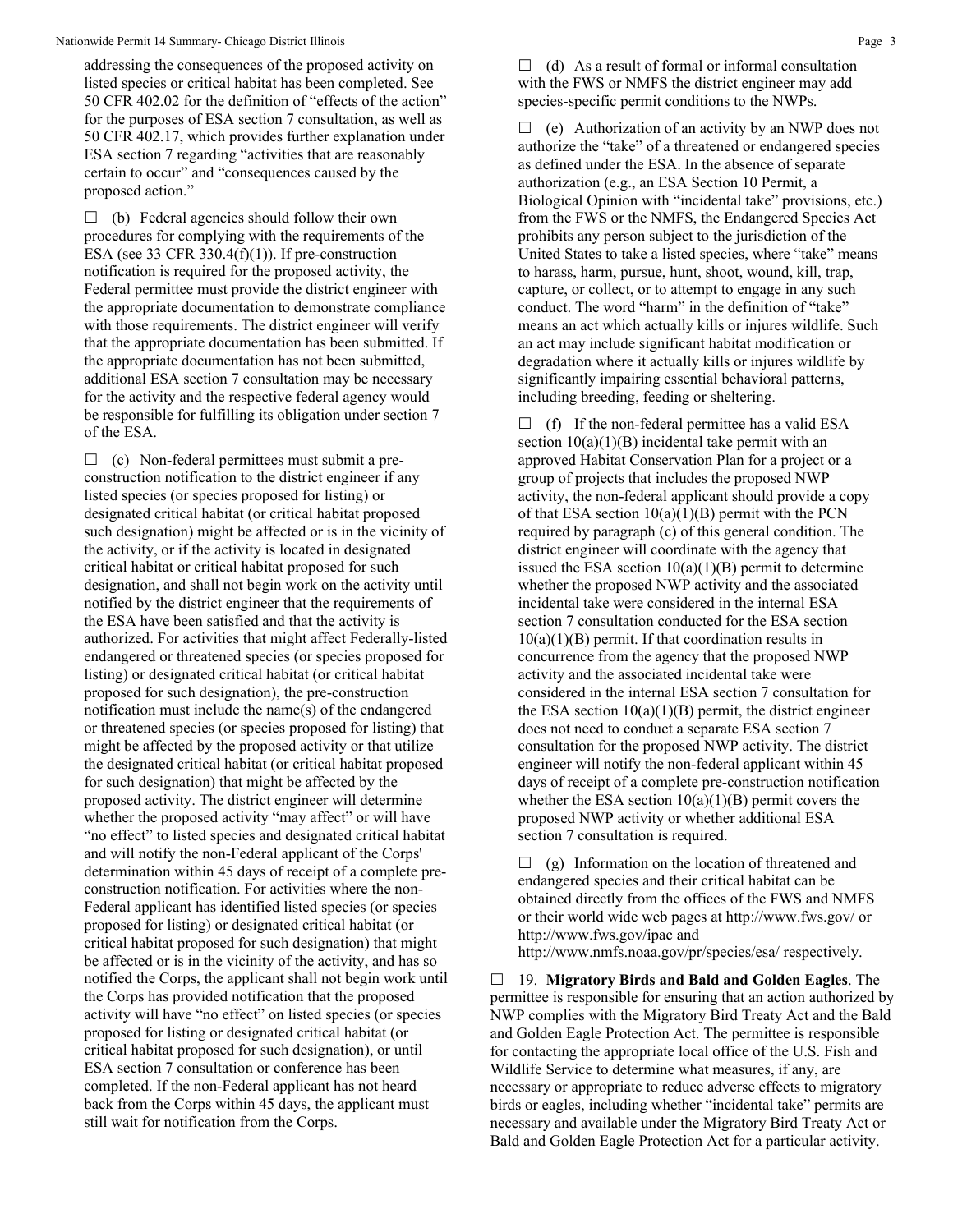## 20. **Historic Properties**.

 $\Box$  (a) No activity is authorized under any NWP which may have the potential to cause effects to properties listed, or eligible for listing, in the National Register of Historic Places until the requirements of Section 106 of the National Historic Preservation Act (NHPA) have been satisfied.

 $\Box$  (b) Federal permittees should follow their own procedures for complying with the requirements of section 106 of the National Historic Preservation Act (see 33 CFR 330.4(g)(1)). If pre-construction notification is required for the proposed NWP activity, the Federal permittee must provide the district engineer with the appropriate documentation to demonstrate compliance with those requirements. The district engineer will verify that the appropriate documentation has been submitted. If the appropriate documentation is not submitted, then additional consultation under section 106 may be necessary. The respective federal agency is responsible for fulfilling its obligation to comply with section 106.

 $\Box$  (c) Non-federal permittees must submit a preconstruction notification to the district engineer if the NWP activity might have the potential to cause effects to any historic properties listed on, determined to be eligible for listing on, or potentially eligible for listing on the National Register of Historic Places, including previously unidentified properties. For such activities, the preconstruction notification must state which historic properties might have the potential to be affected by the proposed NWP activity or include a vicinity map indicating the location of the historic properties or the potential for the presence of historic properties. Assistance regarding information on the location of, or potential for, the presence of historic properties can be sought from the State Historic Preservation Officer, Tribal Historic Preservation Officer, or designated tribal representative, as appropriate, and the National Register of Historic Places (see 33 CFR 330.4(g)). When reviewing pre-construction notifications, district engineers will comply with the current procedures for addressing the requirements of section 106 of the National Historic Preservation Act. The district engineer shall make a reasonable and good faith effort to carry out appropriate identification efforts commensurate with potential impacts, which may include background research, consultation, oral history interviews, sample field investigation, and/or field survey. Based on the information submitted in the PCN and these identification efforts, the district engineer shall determine whether the proposed NWP activity has the potential to cause effects on the historic properties. Section 106 consultation is not required when the district engineer determines that the activity does not have the potential to cause effects on historic properties (see 36 CFR 800.3(a)). Section 106 consultation is required when the district engineer determines that the activity has the potential to cause effects on historic properties. The district engineer will conduct consultation with consulting parties identified under 36 CFR 800.2(c) when he or she makes any of the following effect determinations for the purposes of

section 106 of the NHPA: No historic properties affected, no adverse effect, or adverse effect.

 $\Box$  (d) Where the non-Federal applicant has identified historic properties on which the proposed NWP activity might have the potential to cause effects and has so notified the Corps, the non-Federal applicant shall not begin the activity until notified by the district engineer either that the activity has no potential to cause effects to historic properties or that NHPA section 106 consultation has been completed. For non-federal permittees, the district engineer will notify the prospective permittee within 45 days of receipt of a complete pre-construction notification whether NHPA section 106 consultation is required. If NHPA section 106 consultation is required, the district engineer will notify the non-Federal applicant that he or she cannot begin the activity until section 106 consultation is completed. If the non-Federal applicant has not heard back from the Corps within 45 days, the applicant must still wait for notification from the Corps.

 $\Box$  (e) Prospective permittees should be aware that section 110k of the NHPA (54 U.S.C. 306113) prevents the Corps from granting a permit or other assistance to an applicant who, with intent to avoid the requirements of section 106 of the NHPA, has intentionally significantly adversely affected a historic property to which the permit would relate, or having legal power to prevent it, allowed such significant adverse effect to occur, unless the Corps, after consultation with the Advisory Council on Historic Preservation (ACHP), determines that circumstances justify granting such assistance despite the adverse effect created or permitted by the applicant. If circumstances justify granting the assistance, the Corps is required to notify the ACHP and provide documentation specifying the circumstances, the degree of damage to the integrity of any historic properties affected, and proposed mitigation. This documentation must include any views obtained from the applicant, SHPO/THPO, appropriate Indian tribes if the undertaking occurs on or affects historic properties on tribal lands or affects properties of interest to those tribes, and other parties known to have a legitimate interest in the impacts to the permitted activity on historic properties.

 21. **Discovery of Previously Unknown Remains and Artifacts**. Permittees that discover any previously unknown historic, cultural or archeological remains and artifacts while accomplishing the activity authorized by NWP, they must immediately notify the district engineer of what they have found, and to the maximum extent practicable, avoid construction activities that may affect the remains and artifacts until the required coordination has been completed. The district engineer will initiate the Federal, Tribal, and state coordination required to determine if the items or remains warrant a recovery effort or if the site is eligible for listing in the National Register of Historic Places.

 22. **Designated Critical Resource Waters**. Critical resource waters include, NOAA-managed marine sanctuaries and marine monuments, and National Estuarine Research Reserves. The district engineer may designate, after notice and opportunity for public comment, additional waters officially designated by a state as having particular environmental or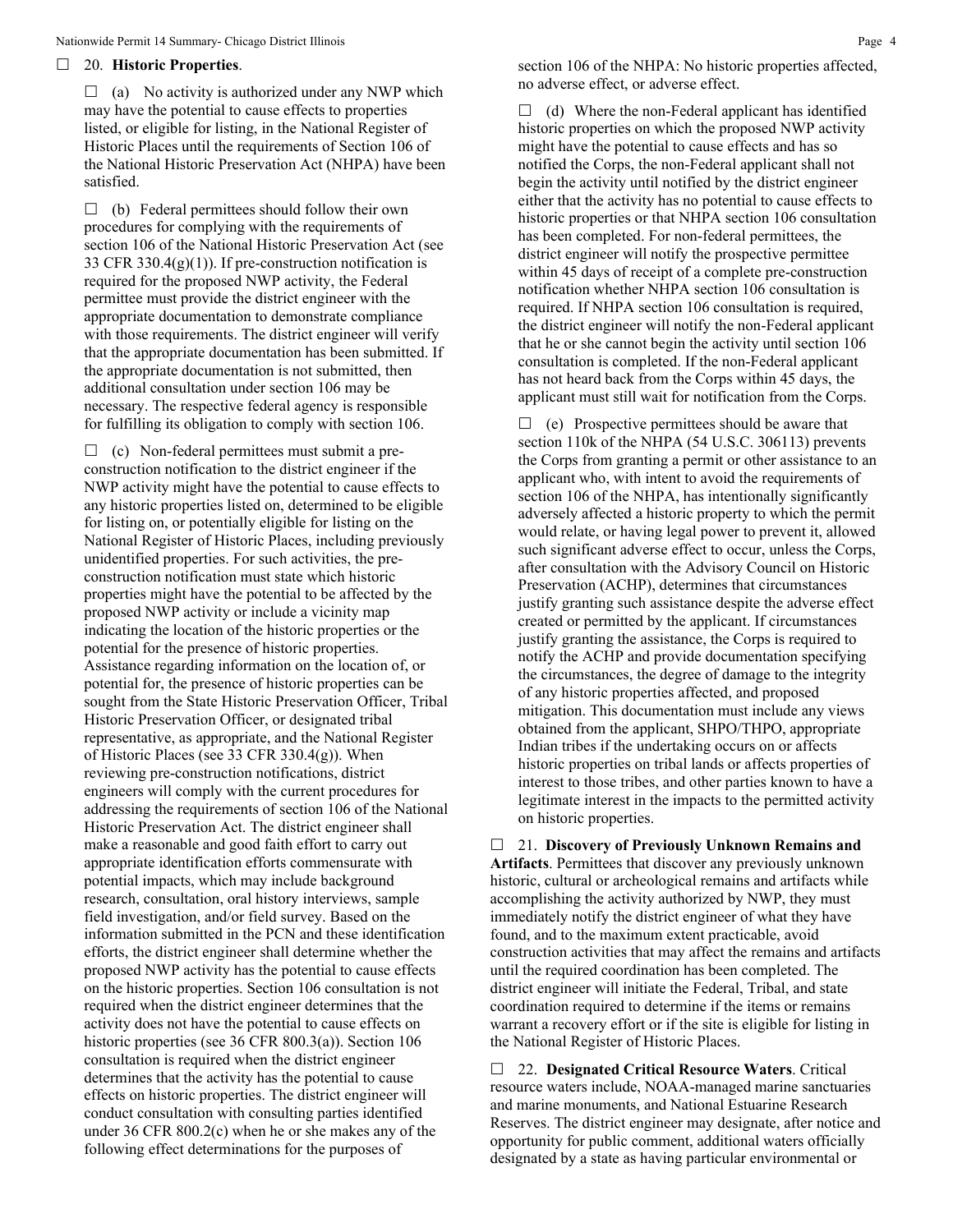ecological significance, such as outstanding national resource waters or state natural heritage sites. The district engineer may also designate additional critical resource waters after notice and opportunity for public comment.

 $\Box$  (a) Discharges of dredged or fill material into waters of the United States are not authorized by NWPs 7, 12, 14, 16, 17, 21, 29, 31, 35, 39, 40, 42, 43, 44, 49, 50, 51, 52, 57, and 58 for any activity within, or directly affecting, critical resource waters, including wetlands adjacent to such waters.

 $\Box$  (b) For NWPs 3, 8, 10, 13, 15, 18, 19, 22, 23, 25, 27, 28, 30, 33, 34, 36, 37, 38, and 54, notification is required in accordance with general condition 32, for any activity proposed by permittees in the designated critical resource waters including wetlands adjacent to those waters. The district engineer may authorize activities under these NWPs only after she or he determines that the impacts to the critical resource waters will be no more than minimal.

 23. **Mitigation**. The district engineer will consider the following factors when determining appropriate and practicable mitigation necessary to ensure that the individual and cumulative adverse environmental effects are no more than minimal:

 $\Box$  (a) The activity must be designed and constructed to avoid and minimize adverse effects, both temporary and permanent, to waters of the United States to the maximum extent practicable at the project site (i.e., on site).

 $\Box$  (b) Mitigation in all its forms (avoiding, minimizing, rectifying, reducing, or compensating for resource losses) will be required to the extent necessary to ensure that the individual and cumulative adverse environmental effects are no more than minimal.

 $\Box$  (c) Compensatory mitigation at a minimum one-forone ratio will be required for all wetland losses that exceed 1/10-acre and require pre-construction notification, unless the district engineer determines in writing that either some other form of mitigation would be more environmentally appropriate or the adverse environmental effects of the proposed activity are no more than minimal, and provides an activity-specific waiver of this requirement. For wetland losses of 1/10 acre or less that require pre-construction notification, the district engineer may determine on a case-by-case basis that compensatory mitigation is required to ensure that the activity results in only minimal adverse environmental effects.

 $\Box$  (d) Compensatory mitigation at a minimum one-forone ratio will be required for all losses of stream bed that exceed 3/100-acre and require pre-construction notification, unless the district engineer determines in writing that either some other form of mitigation would be more environmentally appropriate or the adverse environmental effects of the proposed activity are no more than minimal, and provides an activity-specific waiver of this requirement.

This compensatory mitigation requirement may be satisfied through the restoration or enhancement of riparian areas next to streams in accordance with paragraph (e) of this general condition. For losses of stream bed of 3/100-acre or less that require preconstruction notification, the district engineer may determine on a case-by-case basis that compensatory mitigation is required to ensure that the activity results in only minimal adverse environmental effects. Compensatory mitigation for losses of streams should be provided, if practicable, through stream rehabilitation, enhancement, or preservation, since streams are difficultto-replace resources (see  $33$  CFR  $332.3(e)(3)$ ).

 $\Box$  (e) Compensatory mitigation plans for NWP activities in or near streams or other open waters will normally include a requirement for the restoration or enhancement, maintenance, and legal protection (e.g., conservation easements) of riparian areas next to open waters. In some cases, the restoration or maintenance/protection of riparian areas may be the only compensatory mitigation required. If restoring riparian areas involves planting vegetation, only native species should be planted. The width of the required riparian area will address documented water quality or aquatic habitat loss concerns. Normally, the riparian area will be 25 to 50 feet wide on each side of the stream, but the district engineer may require slightly wider riparian areas to address documented water quality or habitat loss concerns. If it is not possible to restore or maintain/protect a riparian area on both sides of a stream, or if the waterbody is a lake or coastal waters, then restoring or maintaining/protecting a riparian area along a single bank or shoreline may be sufficient.

Where both wetlands and open waters exist on the project site, the district engineer will determine the appropriate compensatory mitigation (e.g., riparian areas and/or wetlands compensation) based on what is best for the aquatic environment on a watershed basis. In cases where riparian areas are determined to be the most appropriate form of minimization or compensatory mitigation, the district engineer may waive or reduce the requirement to provide wetland compensatory mitigation for wetland losses.

 $\Box$  (f) Compensatory mitigation projects provided to offset losses of aquatic resources must comply with the applicable provisions of 33 CFR part 332.

 $\Box$  (1) The prospective permittee is responsible for proposing an appropriate compensatory mitigation option if compensatory mitigation is necessary to ensure that the activity results in no more than minimal adverse environmental effects. For the NWPs, the preferred mechanism for providing compensatory mitigation is mitigation bank credits or in-lieu fee program credits (see 33 CFR 332.3(b)(2) and (3)). However, if an appropriate number and type of mitigation bank or in-lieu credits are not available at the time the PCN is submitted to the district engineer, the district engineer may approve the use of permittee-responsible mitigation.

 $\Box$  (2) The amount of compensatory mitigation required by the district engineer must be sufficient to ensure that the authorized activity results in no more than minimal individual and cumulative adverse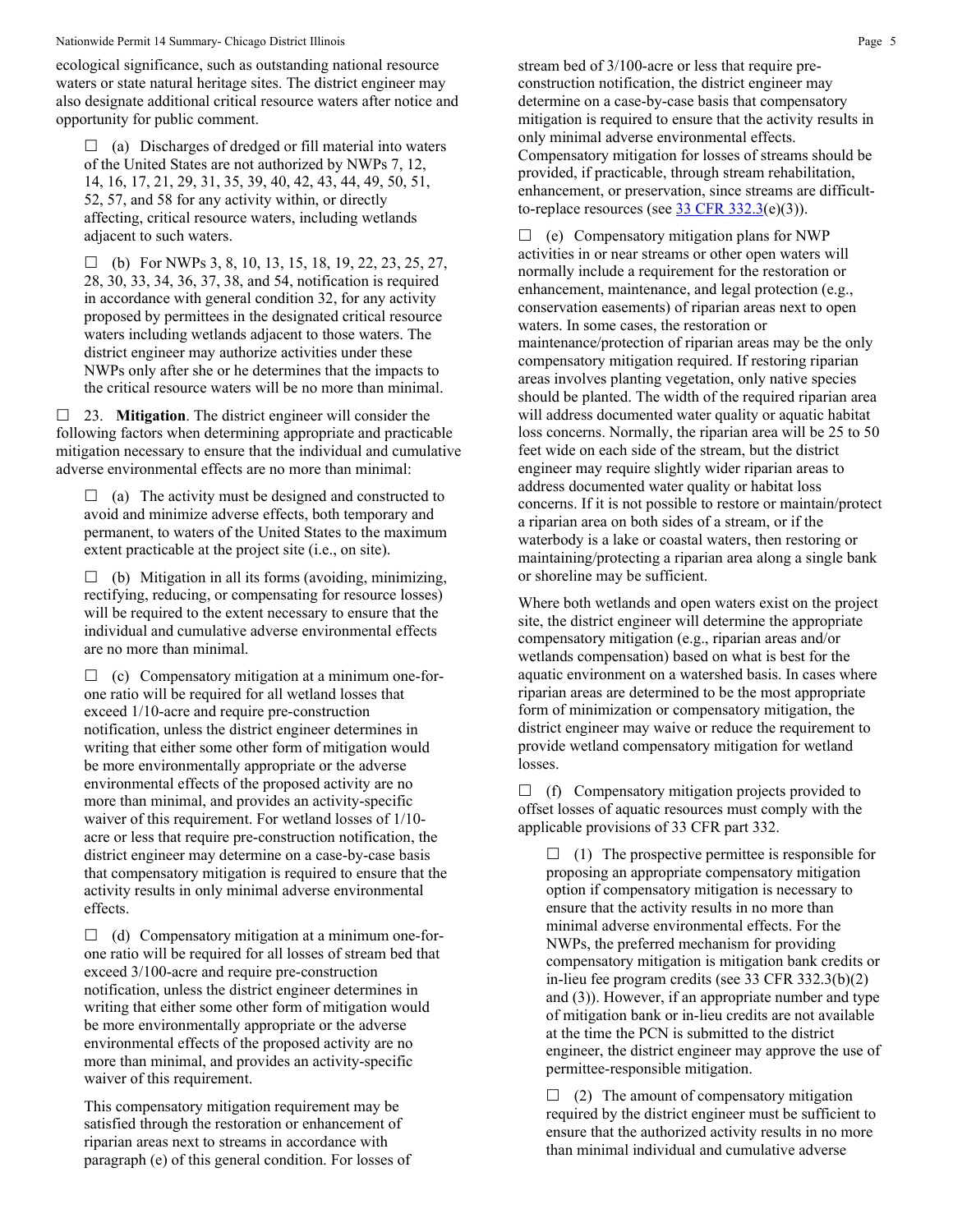environmental effects (see 33 CFR 330.1(e)(3)). (See also 33 CFR 332.3(f).)

 $\Box$  (3) Since the likelihood of success is greater and the impacts to potentially valuable uplands are reduced, aquatic resource restoration should be the first compensatory mitigation option considered for permittee-responsible mitigation.

 $\Box$  (4) If permittee-responsible mitigation is the proposed option, the prospective permittee is responsible for submitting a mitigation plan. A conceptual or detailed mitigation plan may be used by the district engineer to make the decision on the NWP verification request, but a final mitigation plan that addresses the applicable requirements of 33 CFR  $332.4(c)(2)$  through (14) must be approved by the district engineer before the permittee begins work in waters of the United States, unless the district engineer determines that prior approval of the final mitigation plan is not practicable or not necessary to ensure timely completion of the required compensatory mitigation (see 33 CFR 332.3(k)(3)).

 $\Box$  (5) If mitigation bank or in-lieu fee program credits are the proposed option, the mitigation plan needs to address only the baseline conditions at the impact site and the number of credits to be provided (see 33 CFR 332.4(c)(1)(ii)).

 $\Box$  (6) Compensatory mitigation requirements (e.g., resource type and amount to be provided as compensatory mitigation, site protection, ecological performance standards, monitoring requirements) may be addressed through conditions added to the NWP authorization, instead of components of a compensatory mitigation plan (see 33 CFR  $332.4(c)(1)(ii)$ ).

 $\Box$  (g) Compensatory mitigation will not be used to increase the acreage losses allowed by the acreage limits of the NWPs. For example, if an NWP has an acreage limit of 1/2-acre, it cannot be used to authorize any NWP activity resulting in the loss of greater than 1/2-acre of waters of the United States, even if compensatory mitigation is provided that replaces or restores some of the lost waters. However, compensatory mitigation can and should be used, as necessary, to ensure that an NWP activity already meeting the established acreage limits also satisfies the no more than minimal impact requirement for the NWPs.

 $\Box$  (h) Permittees may propose the use of mitigation banks, in-lieu fee programs, or permittee-responsible mitigation. When developing a compensatory mitigation proposal, the permittee must consider appropriate and practicable options consistent with the framework at 33 CFR 332.3(b).

For activities resulting in the loss of marine or estuarine resources, permittee-responsible mitigation may be environmentally preferable if there are no mitigation banks or in-lieu fee programs in the area that have marine or estuarine credits available for sale or transfer to the permittee. For permittee-responsible mitigation, the

special conditions of the NWP verification must clearly indicate the party or parties responsible for the implementation and performance of the compensatory mitigation project, and, if required, its long-term management.

 $\Box$  (i) Where certain functions and services of waters of the United States are permanently adversely affected by a regulated activity, such as discharges of dredged or fill material into waters of the United States that will convert a forested or scrub-shrub wetland to a herbaceous wetland in a permanently maintained utility line right-of-way, mitigation may be required to reduce the adverse environmental effects of the activity to the no more than minimal level.

 24**. Safety of Impoundment Structures**. To ensure that all impoundment structures are safely designed, the district engineer may require non-Federal applicants to demonstrate that the structures comply with established state dam safety criteria or have been designed by qualified persons. The district engineer may also require documentation that the design has been independently reviewed by similarly qualified persons, and appropriate modifications made to ensure safety.

## 25**. Water Quality**.

 $\Box$  (a) Where the certifying authority (state, authorized tribe, or EPA, as appropriate) has not previously certified compliance of an NWP with CWA section 401, a CWA section 401 water quality certification for the proposed discharge must be obtained or waived (see 33 CFR [330.4\(](https://www.federalregister.gov/select-citation/2021/01/13/33-CFR-330.4)c)). If the permittee cannot comply with all of the conditions of a water quality certification previously issued by certifying authority for the issuance of the NWP, then the permittee must obtain a water quality certification or waiver for the proposed discharge in order for the activity to be authorized by an NWP.

 $\Box$  (b) If the NWP activity requires pre-construction notification and the certifying authority has not previously certified compliance of an NWP with CWA section 401, the proposed discharge is not authorized by an NWP until water quality certification is obtained or waived. If the certifying authority issues a water quality certification for the proposed discharge, the permittee must submit a copy of the certification to the district engineer. The discharge is not authorized by an NWP until the district engineer has notified the permittee that the water quality certification requirement has been satisfied by the issuance of a water quality certification or a waiver.

 $\Box$  (c) The district engineer or certifying authority may require additional water quality management measures to ensure that the authorized activity does not result in more than minimal degradation of water quality.

 26**. Coastal Zone Management**. In coastal states where an NWP has not previously received a state coastal zone management consistency concurrence, an individual state coastal zone management consistency concurrence must be obtained, or a presumption of concurrence must occur (see 33 CFR 330.4(d)). If the permittee cannot comply with all of the conditions of a coastal zone management consistency concurrence previously issued by the state, then the permittee must obtain an individual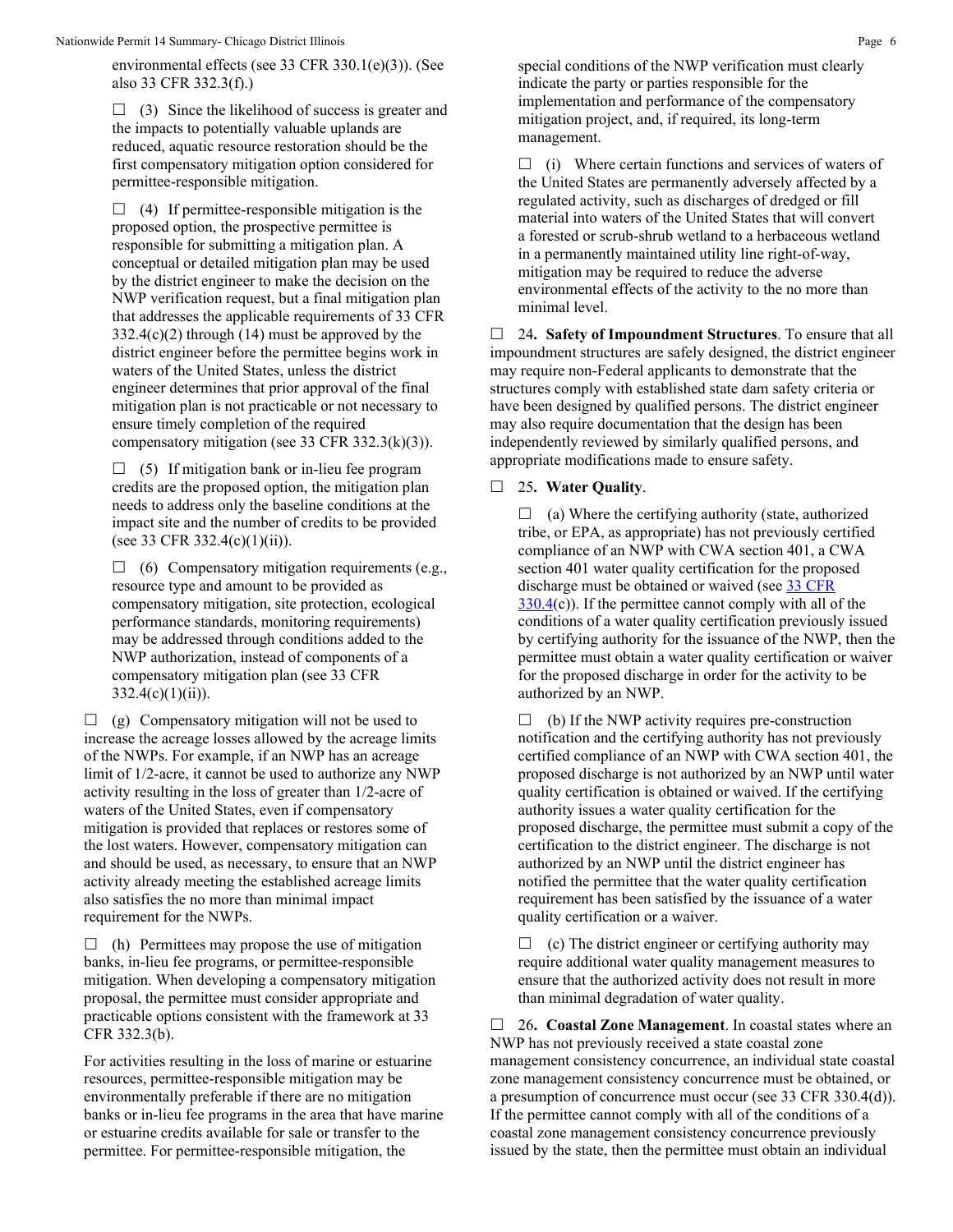coastal zone management consistency concurrence or presumption of concurrence in order for the activity to be authorized by NWP. The district engineer or a state may require additional measures to ensure that the authorized activity is consistent with state coastal zone management requirements.

 27**. Regional and Case-By-Case Conditions**. The activity must comply with any regional conditions that may have been added by the Division Engineer (see 33 CFR 330.4(e)) and with any case specific conditions added by the Corps or by the state, Indian Tribe, or U.S. EPA in its CWA section 401 Water Quality Certification, or by the state in its Coastal Zone Management Act consistency determination.

 28**. Use of Multiple Nationwide Permits**. The use of more than one NWP for a single and complete project is authorized, subject to the following restrictions:

 $\Box$  (a) If only one of the NWPs used to authorize the single and complete project has a specified acreage limit, the acreage loss of waters of the United States cannot exceed the acreage limit of the NWP with the highest specified acreage limit. For example, if a road crossing over tidal waters is constructed under NWP 14, with associated bank stabilization authorized by NWP 13, the maximum acreage loss of waters of the United States for the total project cannot exceed 1/3-acre.

 $\Box$  (b) If one or more of the NWPs used to authorize the single and complete project has specified acreage limits, the acreage loss of waters of the United States authorized by those NWPs cannot exceed their respective specified acreage limits. For example, if a commercial development is constructed under NWP 39, and the single and complete project includes the filling of an upland ditch authorized by NWP 46, the maximum acreage loss of waters of the United States for the commercial development under NWP 39 cannot exceed 1/2-acre, and the total acreage loss of waters of United States due to the NWP 39 and 46 activities cannot exceed 1 acre.

 29**. Transfer of Nationwide Permit Verifications**. If the permittee sells the property associated with a nationwide permit verification, the permittee may transfer the nationwide permit verification to the new owner by submitting a letter to the appropriate Corps district office to validate the transfer. A copy of the nationwide permit verification must be attached to the letter, and the letter must contain the following statement and signature:

"When the structures or work authorized by this nationwide permit are still in existence at the time the property is transferred, the terms and conditions of this nationwide permit, including any special conditions, will continue to be binding on the new owner(s) of the property. To validate the transfer of this nationwide permit and the associated liabilities associated with compliance with its terms and conditions, have the transferee sign and date below."

(Transferee)

□ 30. **Compliance Certification**. Each permittee who receives an NWP verification letter from the Corps must provide a signed certification documenting completion of the authorized activity and implementation of any required compensatory mitigation. The success of any required permittee-responsible mitigation, including the achievement of ecological performance standards, will be addressed separately by the district engineer. The Corps will provide the permittee the certification document with the NWP verification letter. The certification document will include:

 $\Box$  (a) A statement that the authorized activity was done in accordance with the NWP authorization, including any general, regional, or activity-specific conditions;

 $\Box$  (b) A statement that the implementation of any required compensatory mitigation was completed in accordance with the permit conditions. If credits from a mitigation bank or in-lieu fee program are used to satisfy the compensatory mitigation requirements, the certification must include the documentation required by 33 CFR 332.3(l)(3) to confirm that the permittee secured the appropriate number and resource type of credits; and

 $\Box$  (c) The signature of the permittee certifying the completion of the activity and mitigation.

The completed certification document must be submitted to the district engineer within 30 days of completion of the authorized activity or the implementation of any required compensatory mitigation, whichever occurs later.

 31**. Activities Affecting Structures or Works Built by the United States.** If an NWP activity also requires review by, or permission from, the Corps pursuant to 33 U.S.C. 408 because it will alter or temporarily or permanently occupy or use a U.S. Army Corps of Engineers (USACE) federally authorized Civil Works project (a "USACE project"), the prospective permittee must submit a pre-construction notification. See paragraph (b)(10) of general condition 32.

An activity that requires section 408 permission and/or review is not authorized by NWP until the appropriate Corps office issues the section 408 permission or completes its review to alter, occupy, or use the USACE project, and the district engineer issues a written NWP verification.

# 32**. Pre-Construction Notification**.

 $\Box$  (a) **Timing**. Where required by the terms of the NWP, the prospective permittee must notify the district engineer by submitting a pre-construction notification (PCN) as early as possible. The district engineer must determine if the PCN is complete within 30 calendar days of the date of receipt and, if the PCN is determined to be incomplete, notify the prospective permittee within that 30 day period to request the additional information necessary to make the PCN complete. The request must specify the information needed to make the PCN complete. As a general rule, district engineers will request additional information necessary to make the PCN complete only once. However, if the prospective permittee does not provide all of the requested information, then the district engineer will notify the prospective permittee that the PCN is still incomplete and the PCN review process will not commence until all of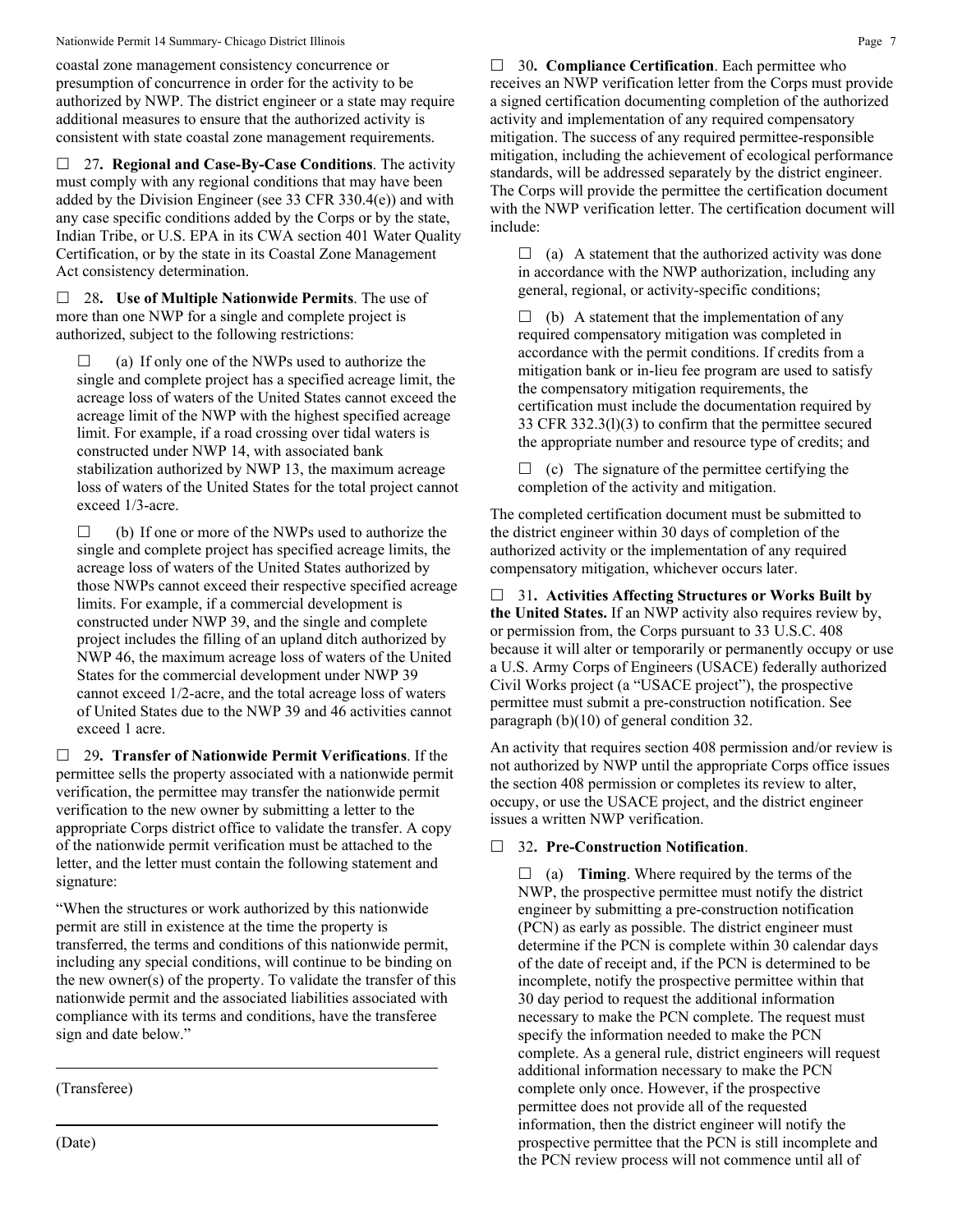the requested information has been received by the district engineer. The prospective permittee shall not begin the activity until either:

 $\Box$  (1) He or she is notified in writing by the district engineer that the activity may proceed under the NWP with any special conditions imposed by the district or division engineer; or

 $\Box$  (2) 45 calendar days have passed from the district engineer's receipt of the complete PCN and the prospective permittee has not received written notice from the district or division engineer. However, if the permittee was required to notify the Corps pursuant to general condition 18 that listed species or critical habitat might be affected or are in the vicinity of the activity, or to notify the Corps pursuant to general condition 20 that the activity might have the potential to cause effects to historic properties, the permittee cannot begin the activity until receiving written notification from the Corps that there is "no effect" on listed species or "no potential to cause effects" on historic properties, or that any consultation required under Section 7 of the Endangered Species Act (see 33 CFR 330.4(f)) and/or section 106 of the National Historic Preservation Act (see 33 CFR 330.4(g)) has been completed. If the proposed activity requires a written waiver to exceed specified limits of an NWP, the permittee may not begin the activity until the district engineer issues the waiver. If the district or division engineer notifies the permittee in writing that an individual permit is required within 45 calendar days of receipt of a complete PCN, the permittee cannot begin the activity until an individual permit has been obtained. Subsequently, the permittee's right to proceed under the NWP may be modified, suspended, or revoked only in accordance with the procedure set forth in 33 CFR 330.5(d)(2).

 (b) **Contents of Pre-Construction Notification**. The PCN must be in writing and include the following information:

 $\Box$  (1) Name, address and telephone numbers of the prospective permittee;

 $\Box$  (2) Location of the proposed activity;

 $\Box$  (3) Identify the specific NWP or NWP(s) the prospective permittee wants to use to authorize the proposed activity;

 $\Box$  (4) (i) A description of the proposed activity; the activity's purpose; direct and indirect adverse environmental effects the activity would cause, including the anticipated amount of loss of wetlands, other special aquatic sites, and other waters expected to result from the NWP activity, in acres, linear feet, or other appropriate unit of measure; a description of any proposed mitigation measures intended to reduce the adverse environmental effects caused by the proposed activity; and any other NWP(s), regional general permit(s), or individual permit(s) used or intended to be used to authorize any part of the

proposed project or any related activity, including other separate and distant crossings for linear projects that require Department of the Army authorization but do not require pre-construction notification. The description of the proposed activity and any proposed mitigation measures should be sufficiently detailed to allow the district engineer to determine that the adverse environmental effects of the activity will be no more than minimal and to determine the need for compensatory mitigation or other mitigation measures.

 $\Box$  (ii) For linear projects where one or more single and complete crossings require preconstruction notification, the PCN must include the quantity of anticipated losses of wetlands, other special aquatic sites, and other waters for each single and complete crossing of those wetlands, other special aquatic sites, and other waters (including those single and complete crossings authorized by NWP but do not require PCNs). This information will be used by the district engineer to evaluate the cumulative adverse environmental effects of the proposed linear project, and does not change those non-PCN NWP activities into NWP PCNs.

 $\Box$  (iii) Sketches should be provided when necessary to show that the activity complies with the terms of the NWP. (Sketches usually clarify the activity and when provided results in a quicker decision. Sketches should contain sufficient detail to provide an illustrative description of the proposed activity (e.g., a conceptual plan), but do not need to be detailed engineering plans);

 $\Box$  (5) The PCN must include a delineation of wetlands, other special aquatic sites, and other waters, such as lakes and ponds, perennial, and intermittent, on the project site. Wetland delineations must be prepared in accordance with the current method required by the Corps. The permittee may ask the Corps to delineate the special aquatic sites and other waters on the project site, but there may be a delay if the Corps does the delineation, especially if the project site is large or contains many wetlands, other special aquatic sites, and other waters. Furthermore, the 45-day period will not start until the delineation has been submitted to or completed by the Corps, as appropriate;

 $\Box$  (6) If the proposed activity will result in the loss of greater than 1/10-acre of wetlands or 3/100 acre of stream bed and a PCN is required, the prospective permittee must submit a statement describing how the mitigation requirement will be satisfied, or explaining why the adverse environmental effects are no more than minimal and why compensatory mitigation should not be required. As an alternative, the prospective permittee may submit a conceptual or detailed mitigation plan.

 $\Box$  (7) For non-federal permittees, if any listed species (or species proposed for listing) or designated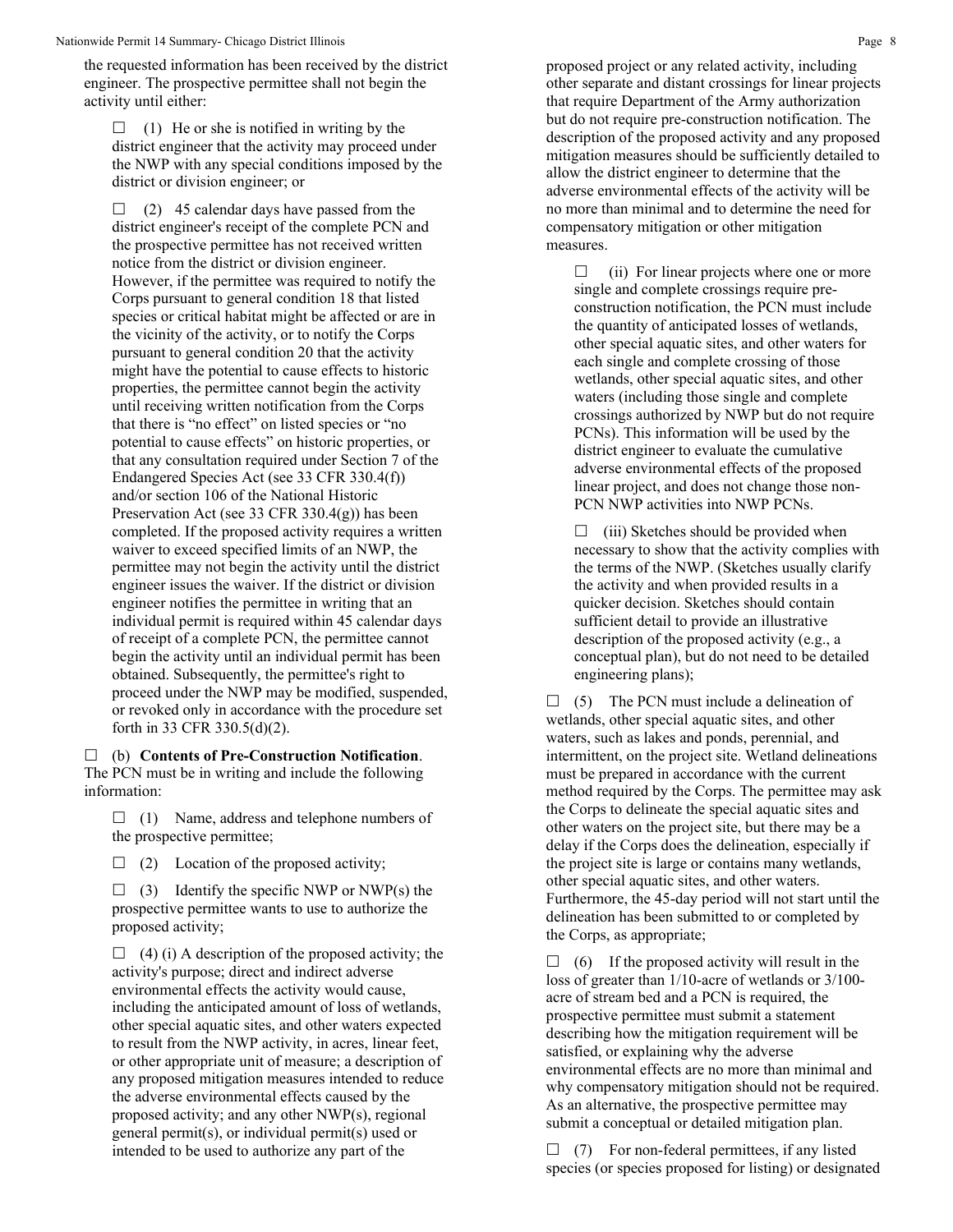critical habitat (or critical habitat proposed for such designation) might be affected or is in the vicinity of the activity, or if the activity is located in designated critical habitat (or critical habitat proposed for such designation), the PCN must include the name(s) of those endangered or threatened species (or species proposed for listing) that might be affected by the proposed activity or utilize the designated critical habitat (or critical habitat proposed for such designation) that might be affected by the proposed activity. For NWP activities that require pre-construction notification, Federal permittees must provide documentation demonstrating compliance with the Endangered Species Act;

 $\Box$  (8) For non-federal permittees, if the NWP activity might have the potential to cause effects to a historic property listed on, determined to be eligible for listing on, or potentially eligible for listing on, the National Register of Historic Places, the PCN must state which historic property might have the potential to be affected by the proposed activity or include a vicinity map indicating the location of the historic property. For NWP activities that require preconstruction notification, Federal permittees must provide documentation demonstrating compliance with section 106 of the National Historic Preservation Act;

 $\Box$  (9) For an activity that will occur in a component of the National Wild and Scenic River System, or in a river officially designated by Congress as a "study river" for possible inclusion in the system while the river is in an official study status, the PCN must identify the Wild and Scenic River or the "study river" (see general condition 16); and

 $\Box$  (10) For an NWP activity that requires permission from, or review by, the Corps pursuant to 33 U.S.C. 408 because it will alter or temporarily or permanently occupy or use a U.S. Army Corps of Engineers federally authorized civil works project, the pre-construction notification must include a statement confirming that the project proponent has submitted a written request for section 408 permission from, or review by, the Corps office having jurisdiction over that USACE project.

 (c) **Form of Pre-Construction Notification.** The nationwide permit pre-construction notification form (Form ENG 6082) should be used for NWP PCNs. A letter containing the required information may also be used. Applicants may provide electronic files of PCNs and supporting materials if the district engineer has established tools and procedures for electronic submittals.

(d) **Agency Coordination**:

 $\Box$  (1) The district engineer will consider any comments from Federal and state agencies concerning the proposed activity's compliance with the terms and conditions of the NWPs and the need for mitigation to reduce the activity's adverse

environmental effects so that they are no more than minimal.

 $\Box$  (2) Agency coordination is required for:

i) All NWP activities that require preconstruction notification and result in the loss of greater than 1/2-acre of waters of the United States;

ii) NWP 13 activities in excess of 500 linear feet, fills greater than one cubic yard per running foot, or involve discharges of dredged or fill material into special aquatic sites; and

(iii) NWP 54 activities in excess of 500 linear feet, or that extend into the waterbody more than 30 feet from the mean low water line in tidal waters or the ordinary high water mark in the Great Lakes.

 $\Box$  (3) When agency coordination is required, the district engineer will immediately provide (e.g., via email, facsimile transmission, overnight mail, or other expeditious manner) a copy of the complete PCN to the appropriate Federal or state offices (FWS, state natural resource or water quality agency, EPA, and, if appropriate, the NMFS). With the exception of NWP 37, these agencies will have 10 calendar days from the date the material is transmitted to notify the district engineer via telephone, facsimile transmission, or email that they intend to provide substantive, site-specific comments. The comments must explain why the agency believes the adverse environmental effects will be more than minimal. If so contacted by an agency, the district engineer will wait an additional 15 calendar days before making a decision on the pre-construction notification. The district engineer will fully consider agency comments received within the specified time frame concerning the proposed activity's compliance with the terms and conditions of the NWPs, including the need for mitigation to ensure that the net adverse environmental effects of the proposed activity are no more than minimal. The district engineer will provide no response to the resource agency, except as provided below. The district engineer will indicate in the administrative record associated with each preconstruction notification that the resource agencies' concerns were considered. For NWP 37, the emergency watershed protection and rehabilitation activity may proceed immediately in cases where there is an unacceptable hazard to life or a significant loss of property or economic hardship will occur. The district engineer will consider any comments received to decide whether the NWP 37 authorization should be modified, suspended, or revoked in accordance with the procedures at 33 CFR 330.5.

 $\Box$  (4) In cases of where the prospective permittee is not a Federal agency, the district engineer will provide a response to NMFS within 30 calendar days of receipt of any Essential Fish Habitat conservation recommendations, as required by section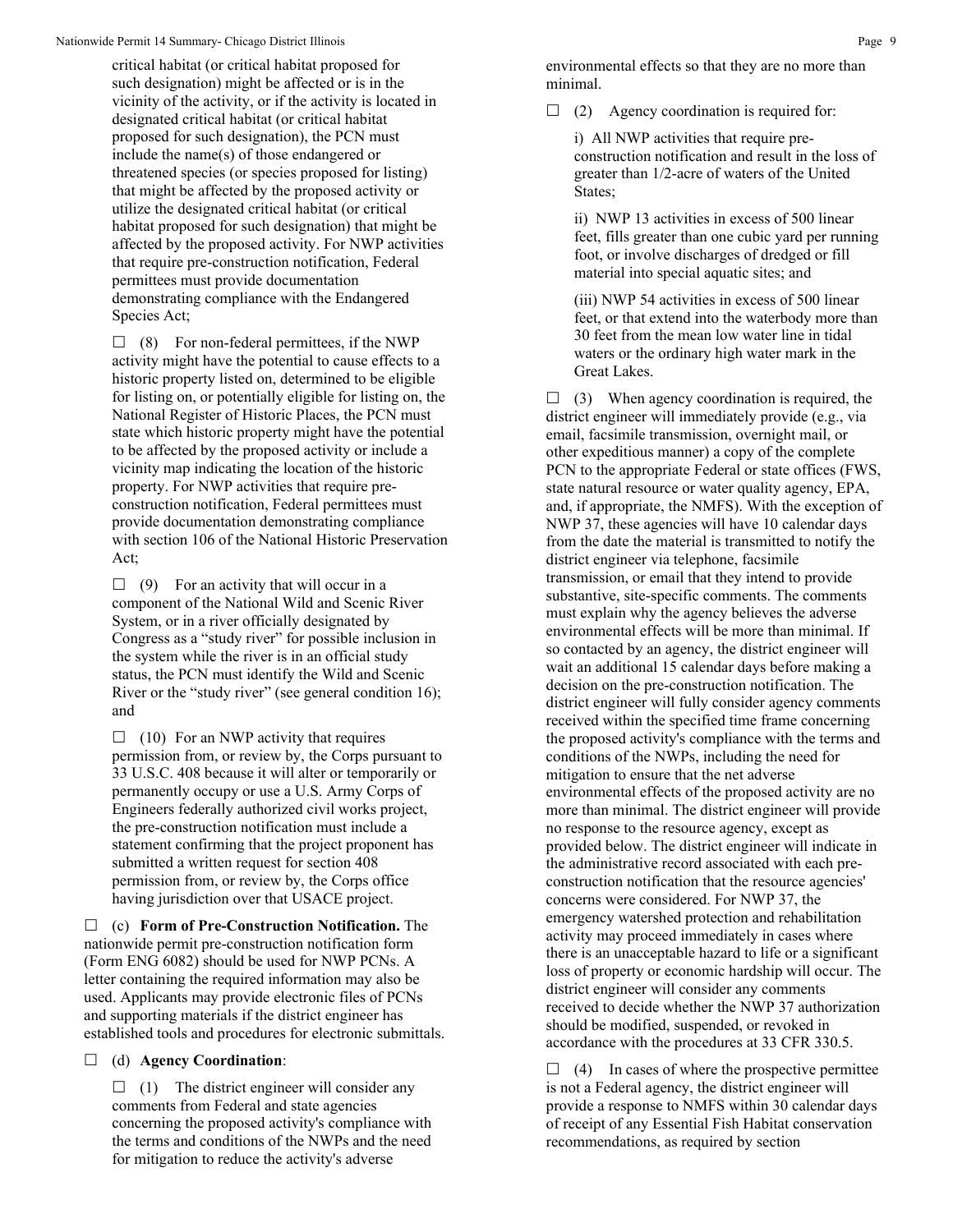305(b)(4)(B) of the Magnuson-Stevens Fishery Conservation and Management Act.

 $\Box$  (5) Applicants are encouraged to provide the Corps with either electronic files or multiple copies of pre-construction notifications to expedite agency coordination.

## **C. District Engineer's Decision**

 $\Box$  1. In reviewing the PCN for the proposed activity, the district engineer will determine whether the activity authorized by the NWP will result in more than minimal individual or cumulative adverse environmental effects or may be contrary to the public interest. If a project proponent requests authorization by a specific NWP, the district engineer should issue the NWP verification for that activity if it meets the terms and conditions of that NWP, unless he or she determines, after considering mitigation, that the proposed activity will result in more than minimal individual and cumulative adverse effects on the aquatic environment and other aspects of the public interest and exercises discretionary authority to require an individual permit for the proposed activity. For a linear project, this determination will include an evaluation of the single and complete crossings of waters of the United States that require PCNs to determine whether they individually satisfy the terms and conditions of the NWP(s), as well as the cumulative effects caused by all of the crossings of waters of the United States authorized by NWP.

If an applicant requests a waiver of an applicable limit, as provided for in NWPs 13, 36, or 54, the district engineer will only grant the waiver upon a written determination that the NWP activity will result in only minimal individual and cumulative adverse environmental effects.

 $\Box$  2. When making minimal adverse environmental effects determinations the district engineer will consider the direct and indirect effects caused by the NWP activity. He or she will also consider the cumulative adverse environmental effects caused by activities authorized by NWP and whether those cumulative adverse environmental effects are no more than minimal. The district engineer will also consider site specific factors, such as the environmental setting in the vicinity of the NWP activity, the type of resource that will be affected by the NWP activity, the functions provided by the aquatic resources that will be affected by the NWP activity, the degree or magnitude to which the aquatic resources perform those functions, the extent that aquatic resource functions will be lost as a result of the NWP activity (e.g., partial or complete loss), the duration of the adverse effects (temporary or permanent), the importance of the aquatic resource functions to the region (e.g., watershed or ecoregion), and mitigation required by the district engineer. If an appropriate functional or condition assessment method is available and practicable to use, that assessment method may be used by the district engineer to assist in the minimal adverse environmental effects determination. The district engineer may add case-specific special conditions to the NWP authorization to address site-specific environmental concerns.

 $\Box$  3. If the proposed activity requires a PCN and will result in a loss of greater than 1/10-acre of wetlands or 3/100 acre of stream bed, the prospective permittee should submit a mitigation proposal with the PCN. Applicants may also

propose compensatory mitigation for NWP activities with smaller impacts, or for impacts to other types of waters. The district engineer will consider any proposed compensatory mitigation or other mitigation measures the applicant has included in the proposal in determining whether the net adverse environmental effects of the proposed activity are no more than minimal. The compensatory mitigation proposal may be either conceptual or detailed. If the district engineer determines that the activity complies with the terms and conditions of the NWP and that the adverse environmental effects are no more than minimal, after considering mitigation, the district engineer will notify the permittee and include any activity-specific conditions in the NWP verification the district engineer deems necessary. Conditions for compensatory mitigation requirements must comply with the appropriate provisions at  $\frac{33 \text{ CFR } 332.3}{\text{CFR } 332.3}$  (k). The district engineer must approve the final mitigation plan before the permittee commences work in waters of the United States, unless the district engineer determines that prior approval of the final mitigation plan is not practicable or not necessary to ensure timely completion of the required compensatory mitigation. If the prospective permittee elects to submit a compensatory mitigation plan with the PCN, the district engineer will expeditiously review the proposed compensatory mitigation plan. The district engineer must review the proposed compensatory mitigation plan within 45 calendar days of receiving a complete PCN and determine whether the proposed mitigation would ensure that the NWP activity results in no more than minimal adverse environmental effects. If the net adverse environmental effects of the NWP activity (after consideration of the mitigation proposal) are determined by the district engineer to be no more than minimal, the district engineer will provide a timely written response to the applicant. The response will state that the NWP activity can proceed under the terms and conditions of the NWP, including any activity-specific conditions added to the NWP authorization by the district engineer.

 $\Box$  4. If the district engineer determines that the adverse environmental effects of the proposed activity are more than minimal, then the district engineer will notify the applicant either: (a) That the activity does not qualify for authorization under the NWP and instruct the applicant on the procedures to seek authorization under an individual permit; (b) that the activity is authorized under the NWP subject to the applicant's submission of a mitigation plan that would reduce the adverse environmental effects so that they are no more than minimal; or (c) that the activity is authorized under the NWP with specific modifications or conditions. Where the district engineer determines that mitigation is required to ensure no more than minimal adverse environmental effects, the activity will be authorized within the 45-day PCN period (unless additional time is required to comply with general conditions 18, 20, and/or 31), with activity-specific conditions that state the mitigation requirements. The authorization will include the necessary conceptual or detailed mitigation plan or a requirement that the applicant submit a mitigation plan that would reduce the adverse environmental effects so that they are no more than minimal. When compensatory mitigation is required, no work in waters of the United States may occur until the district engineer has approved a specific mitigation plan or has determined that prior approval of a final mitigation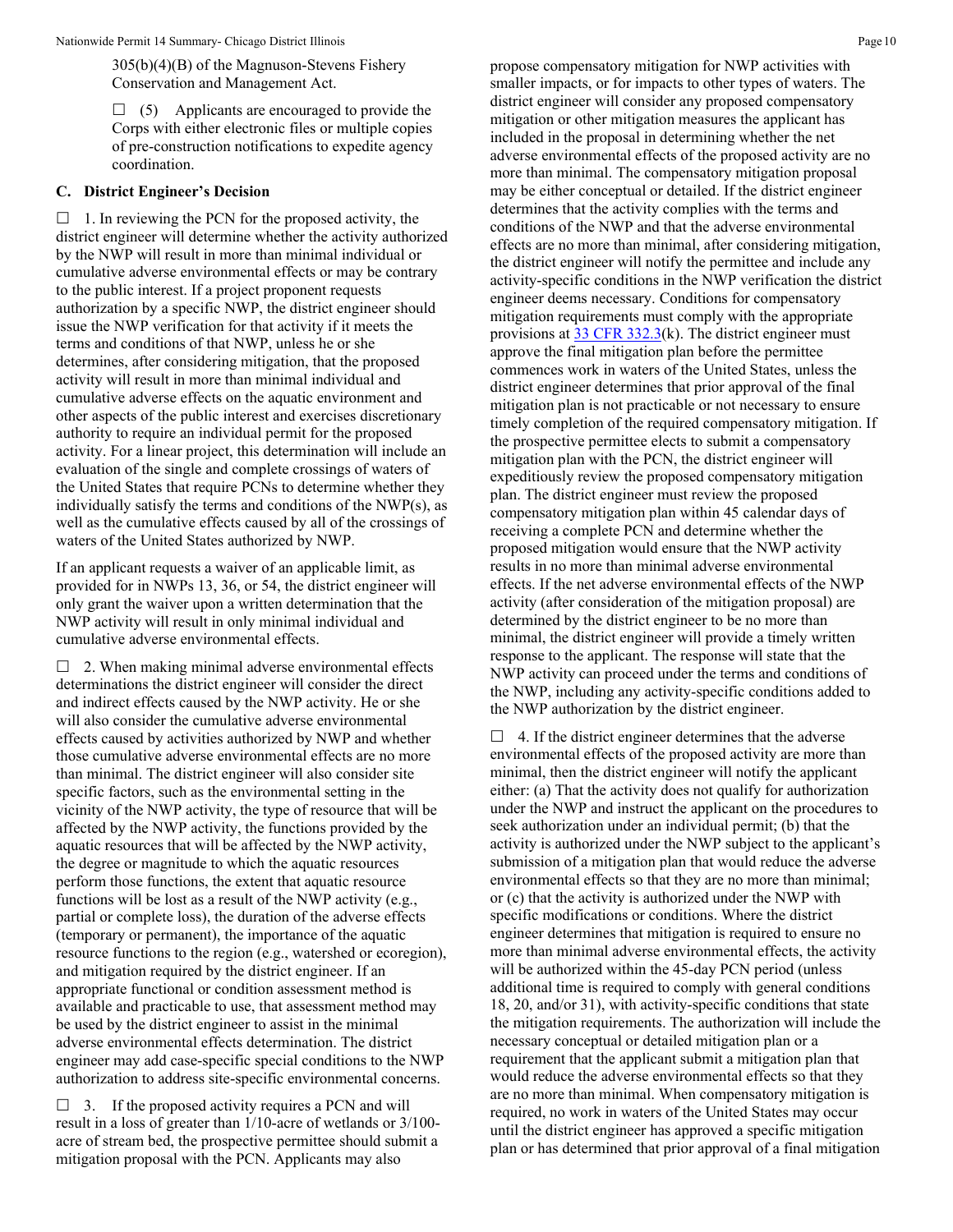plan is not practicable or not necessary to ensure timely completion of the required compensatory mitigation.

## D. **Further Information**

1. District engineers have authority to determine if an activity complies with the terms and conditions of an NWP.

2. NWPs do not obviate the need to obtain other federal, state, or local permits, approvals, or authorizations required by law.

3. NWPs do not grant any property rights or exclusive privileges.

4. NWPs do not authorize any injury to the property or rights of others.

5. NWPs do not authorize interference with any existing or proposed Federal project (see general condition 31).

#### E. **Definitions**

**Best management practices (BMPs)**: Policies, practices, procedures, or structures implemented to mitigate the adverse environmental effects on surface water quality resulting from development. BMPs are categorized as structural or nonstructural.

**Compensatory mitigation**: The restoration (re-establishment or rehabilitation), establishment (creation), enhancement, and/or in certain circumstances preservation of aquatic resources for the purposes of offsetting unavoidable adverse impacts which remain after all appropriate and practicable avoidance and minimization has been achieved.

**Currently serviceable**: Useable as is or with some maintenance, but not so degraded as to essentially require reconstruction.

**Direct effects**: Effects that are caused by the activity and occur at the same time and place.

**Discharge:** The term "discharge" means any discharge of dredged or fill material into waters of the United States.

**Ecological reference:** A model used to plan and design an aquatic habitat and riparian area restoration, enhancement, or establishment activity under NWP 27. An ecological reference may be based on the structure, functions, and dynamics of an aquatic habitat type or a riparian area type that currently exists in the region where the proposed NWP 27 activity is located. Alternatively, an ecological reference may be based on a conceptual model for the aquatic habitat type or riparian area type to be restored, enhanced, or established as a result of the proposed NWP 27 activity. An ecological reference takes into account the range of variation of the aquatic habitat type or riparian area type in the region.

**Enhancement**: The manipulation of the physical, chemical, or biological characteristics of an aquatic resource to heighten, intensify, or improve a specific aquatic resource function(s). Enhancement results in the gain of selected aquatic resource function(s), but may also lead to a decline in other aquatic resource function(s). Enhancement does not result in a gain in aquatic resource area.

**Establishment (creation):** The manipulation of the physical, chemical, or biological characteristics present to develop an

aquatic resource that did not previously exist at an upland site. Establishment results in a gain in aquatic resource area.

**High Tide Line**: The line of intersection of the land with the water's surface at the maximum height reached by a rising tide. The high tide line may be determined, in the absence of actual data, by a line of oil or scum along shore objects, a more or less continuous deposit of fine shell or debris on the foreshore or berm, other physical markings or characteristics, vegetation lines, tidal gages, or other suitable means that delineate the general height reached by a rising tide. The line encompasses spring high tides and other high tides that occur with periodic frequency but does not include storm surges in which there is a departure from the normal or predicted reach of the tide due to the piling up of water against a coast by strong winds such as those accompanying a hurricane or other intense storm.

**Historic Property**: Any prehistoric or historic district, site (including archaeological site), building, structure, or other object included in, or eligible for inclusion in, the National Register of Historic Places maintained by the Secretary of the Interior. This term includes artifacts, records, and remains that are related to and located within such properties. The term includes properties of traditional religious and cultural importance to an Indian tribe or Native Hawaiian organization and that meet the National Register criteria (36 CFR part 60).

**Independent utility**: A test to determine what constitutes a single and complete non-linear project in the Corps Regulatory Program. A project is considered to have independent utility if it would be constructed absent the construction of other projects in the project area. Portions of a multi-phase project that depend upon other phases of the project do not have independent utility. Phases of a project that would be constructed even if the other phases were not built can be considered as separate single and complete projects with independent utility.

**Indirect effects**: Effects that are caused by the activity and are later in time or farther removed in distance, but are still reasonably foreseeable.

**Loss of waters of the United States**: Waters of the United States that are permanently adversely affected by filling, flooding, excavation, or drainage because of the regulated activity. The loss of stream bed includes the acres of stream bed that are permanently adversely affected by filling or excavation because of the regulated activity. Permanent adverse effects include permanent discharges of dredged or fill material that change an aquatic area to dry land, increase the bottom elevation of a waterbody, or change the use of a waterbody. The acreage of loss of waters of the United States is a threshold measurement of the impact to jurisdictional waters for determining whether a project may qualify for an NWP; it is not a net threshold that is calculated after considering compensatory mitigation that may be used to offset losses of aquatic functions and services. Waters of the United States temporarily filled, flooded, excavated, or drained, but restored to pre-construction contours and elevations after construction, are not included in the measurement of loss of waters of the United States. Impacts resulting from activities that do not require Department of the Army authorization, such as activities eligible for exemptions under section 404(f) of the Clean Water Act, are not considered when calculating the loss of waters of the United States.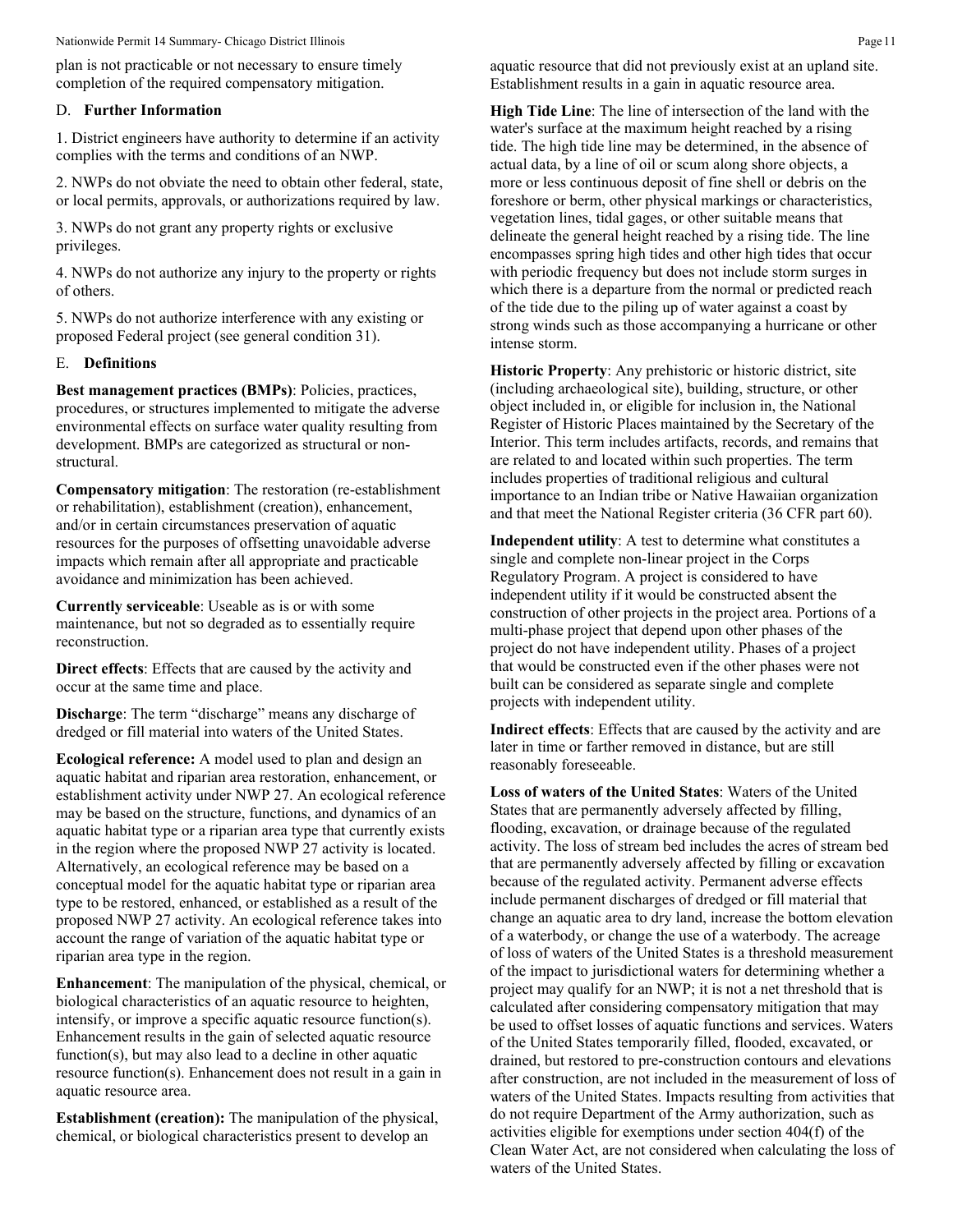**Navigable waters:** Waters subject to section 10 of the Rivers and Harbors Act of 1899. These waters are defined at 33 CFR part 329.

**Non-tidal wetland**: A non-tidal wetland is a wetland that is not subject to the ebb and flow of tidal waters. Non-tidal wetlands contiguous to tidal Start Printed Page 57394waters are located landward of the high tide line (i.e., spring high tide line).

**Open water:** For purposes of the NWPs, an open water is any area that in a year with normal patterns of precipitation has water flowing or standing above ground to the extent that an ordinary high water mark can be determined. Aquatic vegetation within the area of flowing or standing water is either non-emergent, sparse, or absent. Vegetated shallows are considered to be open waters. Examples of "open waters" include rivers, streams, lakes, and ponds.

**Ordinary High Water Mark**: The term ordinary high water mark means that line on the shore established by the fluctuations of water and indicated by physical characteristics such as a clear, natural line impressed on the bank, shelving, changes in the character of soil, destruction of terrestrial vegetation, the presence of litter and debris, or other appropriate means that consider the characteristics of the surrounding areas.

**Perennial stream**: A perennial stream has surface water flowing continuously year-round during a typical year.

**Practicable:** Available and capable of being done after taking into consideration cost, existing technology, and logistics in light of overall project purposes.

**Pre-construction notification:** A request submitted by the project proponent to the Corps for confirmation that a particular activity is authorized by nationwide permit. The request may be a permit application, letter, or similar document that includes information about the proposed work and its anticipated environmental effects. Pre-construction notification may be required by the terms and conditions of a nationwide permit, or by regional conditions. A preconstruction notification may be voluntarily submitted in cases where pre-construction notification is not required and the project proponent wants confirmation that the activity is authorized by nationwide permit.

**Preservation**: The removal of a threat to, or preventing the decline of, aquatic resources by an action in or near those aquatic resources. This term includes activities commonly associated with the protection and maintenance of aquatic resources through the implementation of appropriate legal and physical mechanisms. Preservation does not result in a gain of aquatic resource area or functions.

**Re-establishment**: The manipulation of the physical, chemical, or biological characteristics of a site with the goal of returning natural/historic functions to a former aquatic resource. Re-establishment results in rebuilding a former aquatic resource and results in a gain in aquatic resource area and functions.

**Rehabilitation**: The manipulation of the physical, chemical, or biological characteristics of a site with the goal of repairing natural/historic functions to a degraded aquatic resource. Rehabilitation results in a gain in aquatic resource function, but does not result in a gain in aquatic resource area.

**Restoration**: The manipulation of the physical, chemical, or biological characteristics of a site with the goal of returning natural/historic functions to a former or degraded aquatic resource. For the purpose of tracking net gains in aquatic resource area, restoration is divided into two categories: Reestablishment and rehabilitation.

**Riffle and pool complex**: Riffle and pool complexes are special aquatic sites under the 404(b)(1) Guidelines. Riffle and pool complexes sometimes characterize steep gradient sections of streams. Such stream sections are recognizable by their hydraulic characteristics. The rapid movement of water over a course substrate in riffles results in a rough flow, a turbulent surface, and high dissolved oxygen levels in the water. Pools are deeper areas associated with riffles. A slower stream velocity, a streaming flow, a smooth surface, and a finer substrate characterize pools.

**Riparian areas**: Riparian areas are lands next to streams, lakes, and estuarine-marine shorelines. Riparian areas are transitional between terrestrial and aquatic ecosystems, through which surface and subsurface hydrology connects riverine, lacustrine, estuarine, and marine waters with their adjacent wetlands, non-wetland waters, or uplands. Riparian areas provide a variety of ecological functions and services and help improve or maintain local water quality. (See general condition 23.)

**Shellfish seeding**: The placement of shellfish seed and/or suitable substrate to increase shellfish production. Shellfish seed consists of immature individual shellfish or individual shellfish attached to shells or shell fragments (i.e., spat on shell). Suitable substrate may consist of shellfish shells, shell fragments, or other appropriate materials placed into waters for shellfish habitat.

**Single and complete linear project:** A linear project is a project constructed for the purpose of getting people, goods, or services from a point of origin to a terminal point, which often involves multiple crossings of one or more waterbodies at separate and distant locations. The term "single and complete project" is defined as that portion of the total linear project proposed or accomplished by one owner/developer or partnership or other association of owners/developers that includes all crossings of a single water of the United States (i.e., a single waterbody) at a specific location. For linear projects crossing a single or multiple waterbodies several times at separate and distant locations, each crossing is considered a single and complete project for purposes of NWP authorization. However, individual channels in a braided stream or river, or individual arms of a large, irregularly shaped wetland or lake, etc., are not separate waterbodies, and crossings of such features cannot be considered separately.

**Single and complete non-linear project**: For non-linear projects, the term "single and complete project" is defined at 33 CFR 330.2(i) as the total project proposed or accomplished by one owner/developer or partnership or other association of owners/developers. A single and complete non-linear project must have independent utility (see definition of "independent